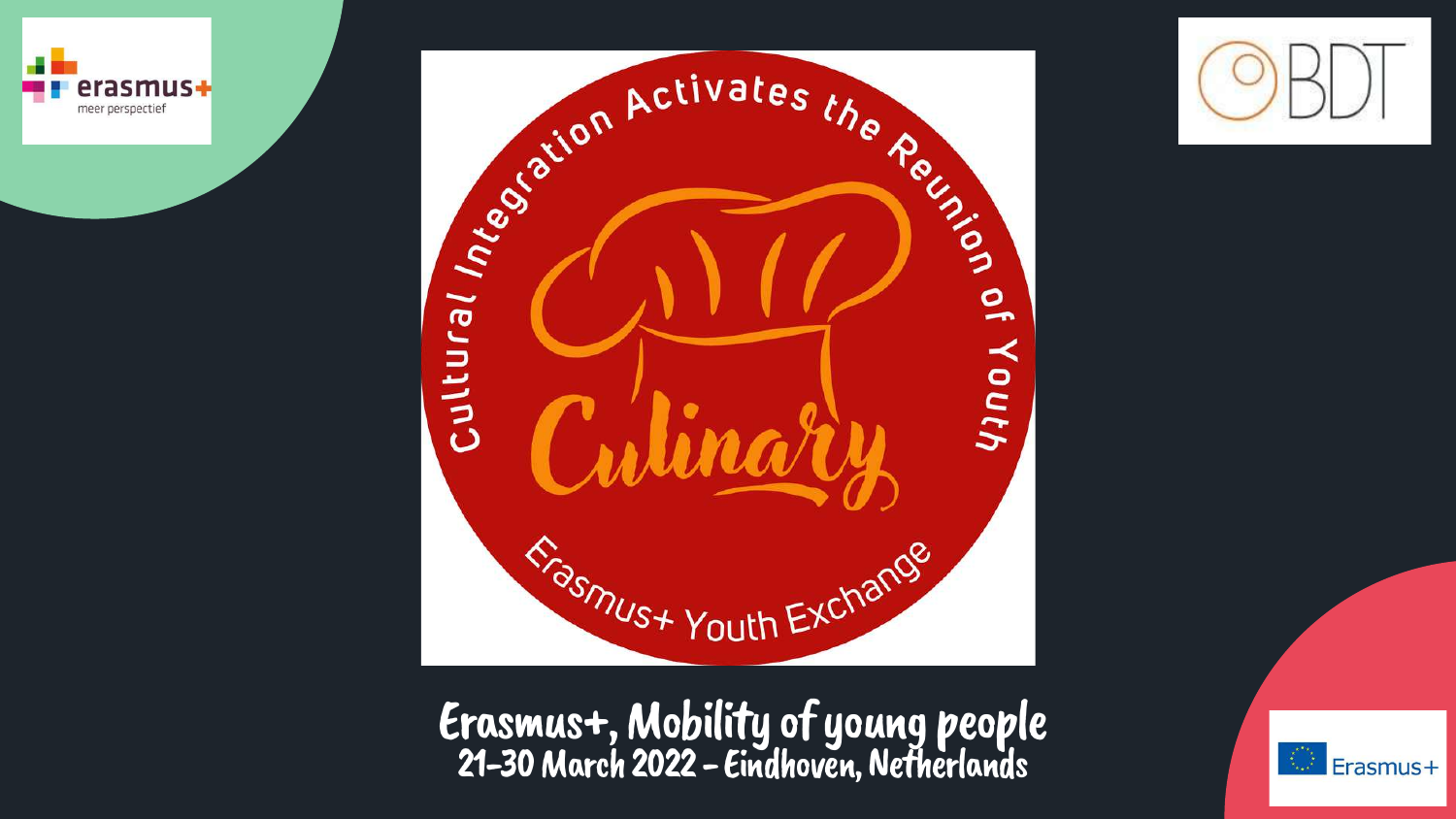

# Coordinator Organisation

OUR FOUNDATION, WHICH WAS ESTABLISHED IN 2000 IN EINDHOVEN, NETHERLANDS, WITH THE AWARENESS THAT EDUCATİON İS A FUNDAMENTAL RIGHT FOR EVERYONE; SEES DIFFERENT APPROACHES AND PRACTICES IN EDUCATION, CULTURE AND ACCESS AT ALL LEVELS WITHIN IT'S FIELD OF STUDY. OUR FOUNDATION MEANS "STICHTİNGBIJ DE TIJD LEREN" IN DUTCH AND "CONTEMPORARY LEARNING FOUNDATION" IN ENGLISH (HTTP://WWW.BDT-EGİTİM.EU/HOME/ABOUT)



- 
- · Digitalization and distance education





This project has been funded with the support from the European Union. This publication reflects the views only of the author, and the Commission or Türkiye Ulusal Ajansı - National Agency of Erasmus+ in Turkey cannot be held responsible for any use which may be made of the information contained herein.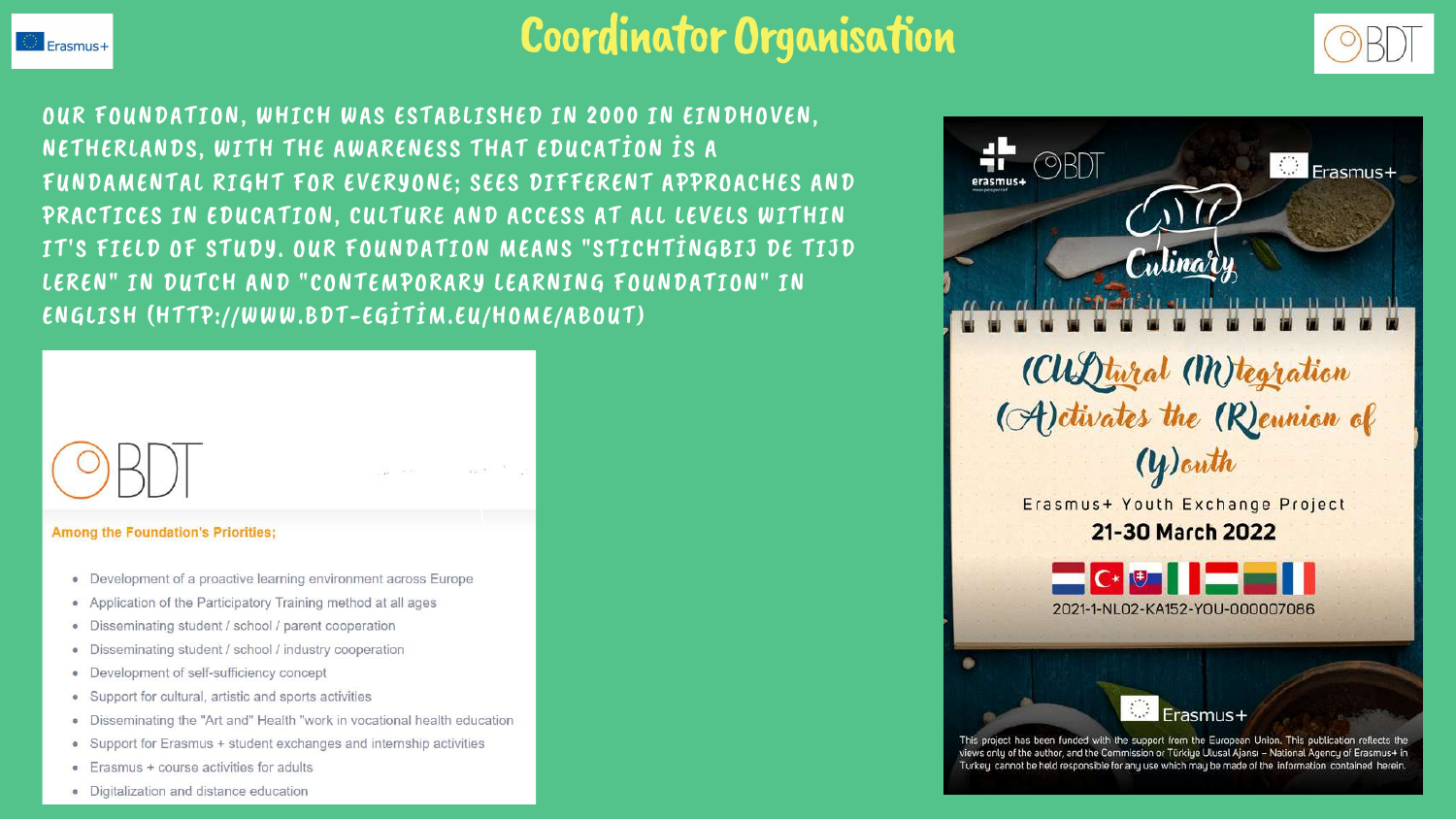

# Partner Organizations



### ITALY **ORIEL**



HUNGARY Hidak Ifjúsági Alapítvány







TURKEY AVRASYA GENCLIK GELISIM DERNEGI



### SLOVAKIA VIBE NGO



### LITHUANIA

VsI "uMunthu"



### FRANCE

Association of France Culture Connection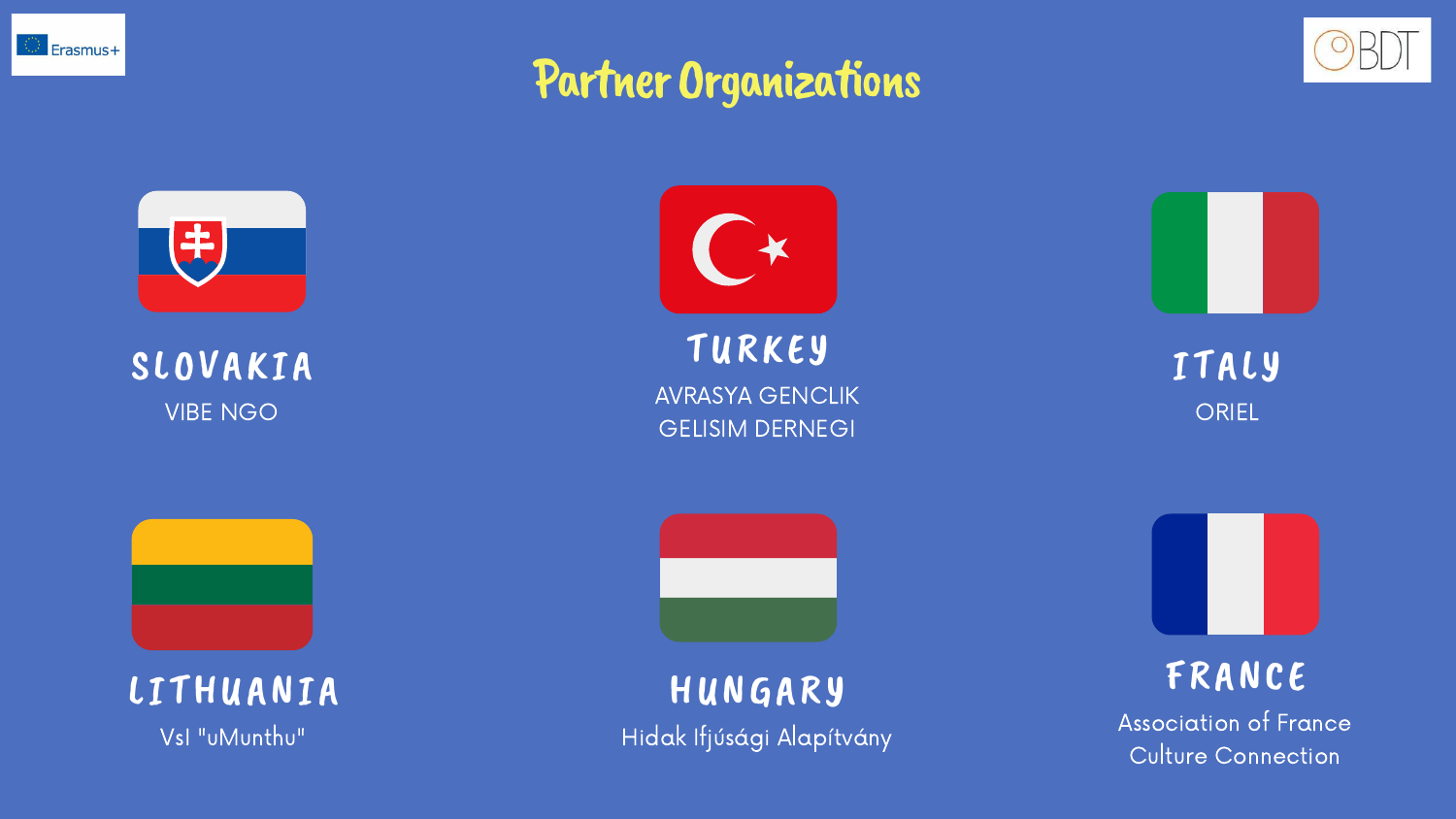You are one of the 48 lucky participants who wil participate in the Erasmus+ Youth Exchange "(CUL)tural (IN)tegration (A)ctivates the (R)eunion of (Y)outh - CULINARY " that will take place in Eindhoven, Netherlands between 21st - 30th March 2022. We want you to have a great experience and we prepared this infopack with all the practicalities you need to know and a bit about the project itself. We look forward to meeting you all there!

Note: 21st March 2022 and 30th March 2022 are travel days. Participants can spend 2 days before and after the mobility by their own





- 
- 



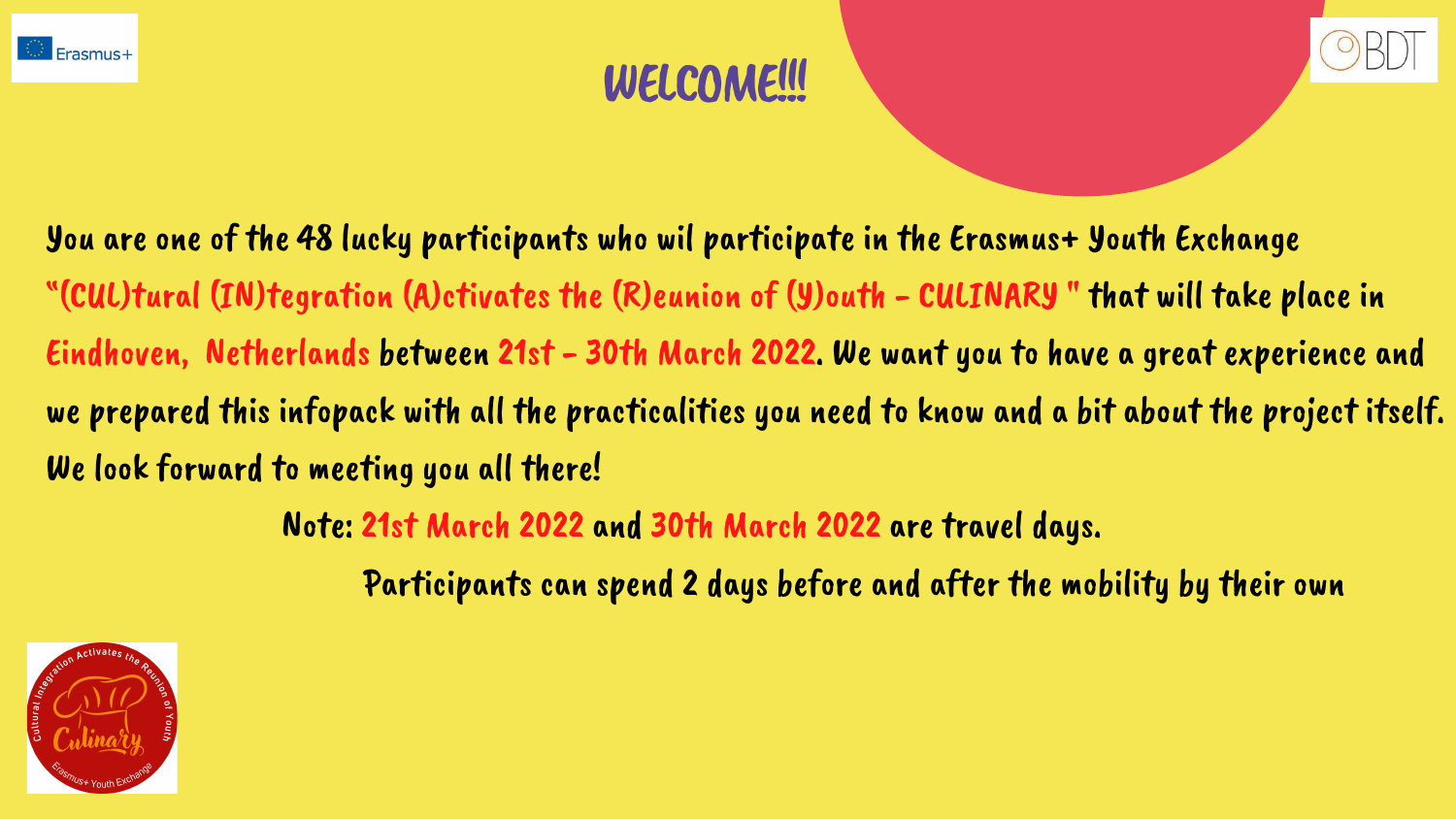



# YOUTH EXCHANGE OVERVIEW

| Project name                   | (CUL)tural (IN)tegration (A) ctivates the (R) eunion of (Y) outh                        |  |
|--------------------------------|-----------------------------------------------------------------------------------------|--|
| Acronym                        | <b>CULINARY</b>                                                                         |  |
| Type of project                | KA152-YOU- Mobility of young people                                                     |  |
| Topic                          | Bridging intercultural, intergenerational and social divide<br>through culinary culture |  |
| Dates of main activities       | 22-29 March 2022                                                                        |  |
| Arrival day                    | 21 March 2022                                                                           |  |
| Departure day                  | 30 March 2022                                                                           |  |
| <b>Mobility venue</b>          | Bergeijk, Hof - Eindhoven, Netherlands                                                  |  |
| Participant numbers            | 48                                                                                      |  |
| Age range for participants     | 18-25 preferably, up to 30 is allowed.                                                  |  |
| Age range for group leaders    | 18+, no upper limit                                                                     |  |
| <b>Participating countries</b> | Netherlands, Turkey, Slovakia, Hungary, Italy, Lithuania, France                        |  |



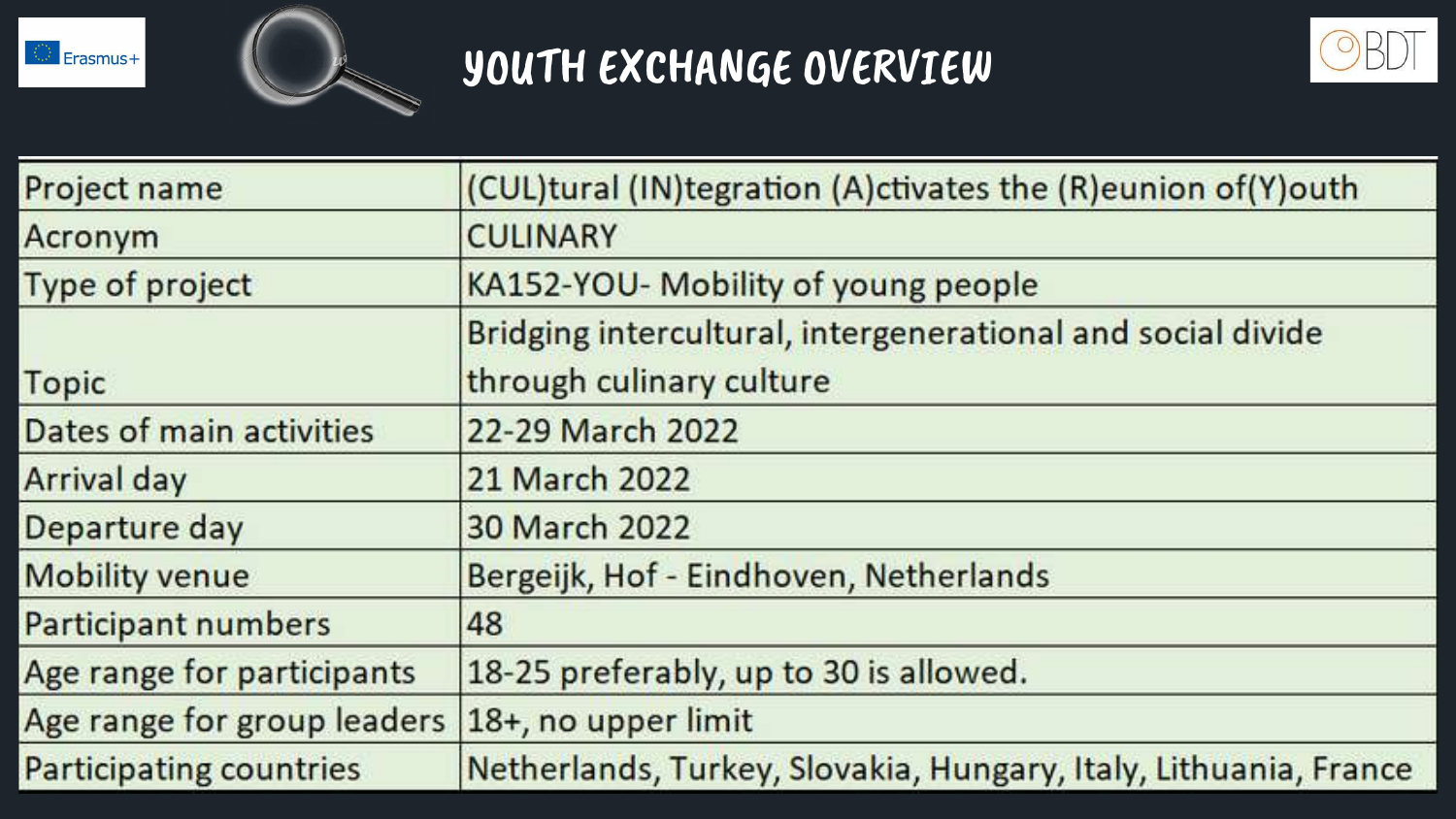

# What is "CULINARY" Erasmus+ Project About?













- 
- 
- 
- 
- 
- 



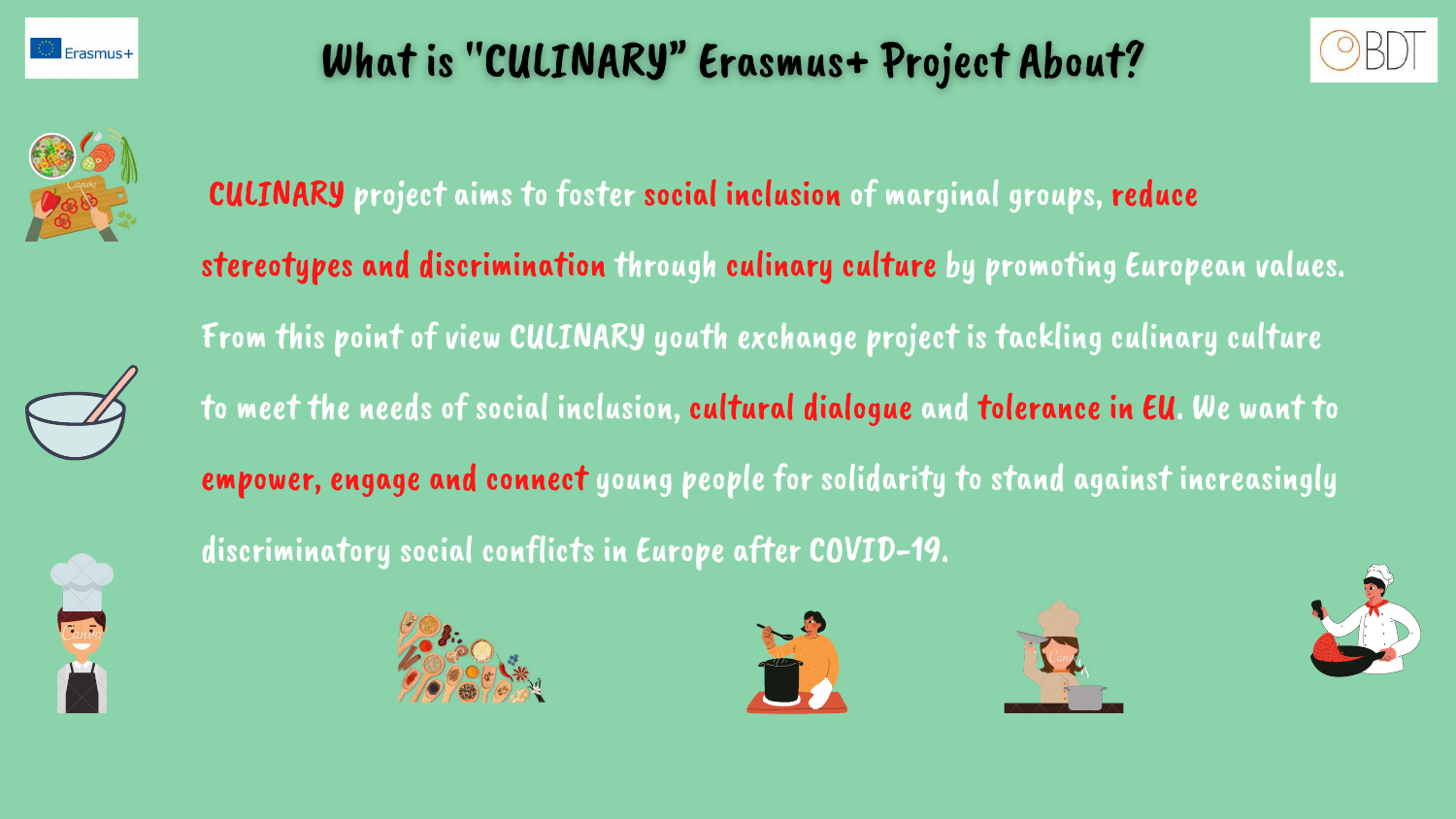

# GENERAL FLOW of TIMETABLE

| 09:00 - 09:45 Breakfast |
|-------------------------|
|                         |
|                         |
|                         |
|                         |
|                         |
|                         |
|                         |
|                         |
|                         |
|                         |





# p / Activity op / Activity

- $10p /$  Activity
- 
- 1p / Activity
- ion & Leaders Meeting
- Itural nights & Social Events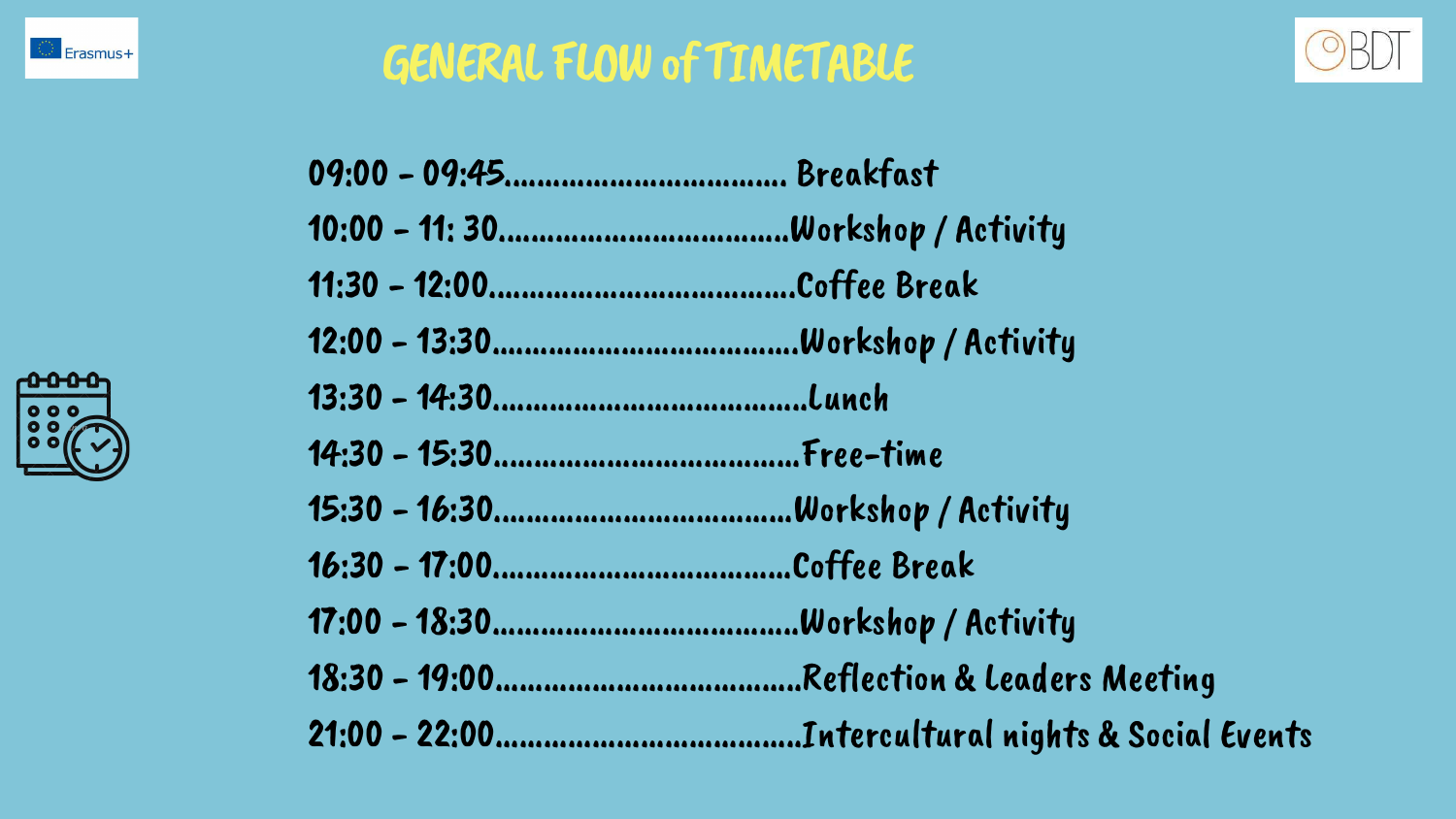

# Participant Profile

- Equal number of genders among the participants must be kept.
- Having motivation in sharing project results outside and organize workshop in home country after the mobility
- Motivated to participate proactively at all stages of the project
- Interested in project topic
- Consent in participation to the Zoom meetings (20 days prior to mobility 30 days after the mobility)
- Newcomers in Erasmus+ world
- Preferably between 18-25 years old, allowed up to 30.
- Participants with fewer opportunities as it is indicated at partnership agreement

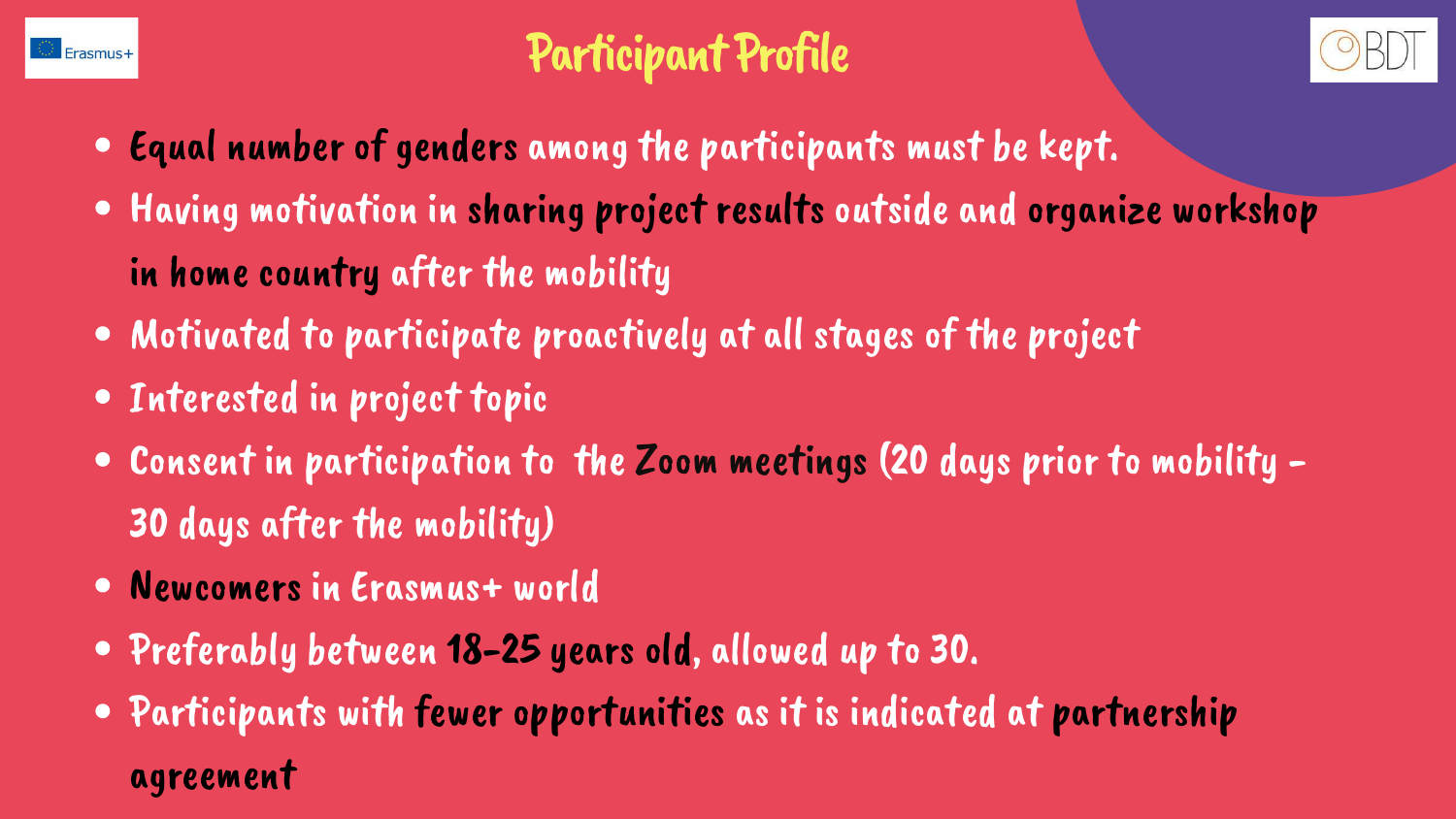

# CONTENT OF ACTIVITIES

| Name games                                | Photographing, photo-ca      |
|-------------------------------------------|------------------------------|
| Ice breaking activities                   | Video-edit & film-making     |
| Erasmus+ session                          | PR work in social media      |
| Exploring the meaning of multiculturality | Design and creation of W     |
| Role play activities: social inclusion    | Digital youth work           |
| World cuisine that connects us            | Future collaborations &      |
| Cultural culinary introductions           | Planning follow-up activi    |
| <b>Country cuisine workshops</b>          | Youthpass session            |
| City game: hunting recipes                | <b>Evaluation activities</b> |
| Creating new recipes for social inclusion | <b>Reflection activities</b> |
| Cooking workshops                         | cultural events              |













### aps through culinary

### through culinary

### via outcomes

### Veb-recipes

### **NGO fairs**

### ities

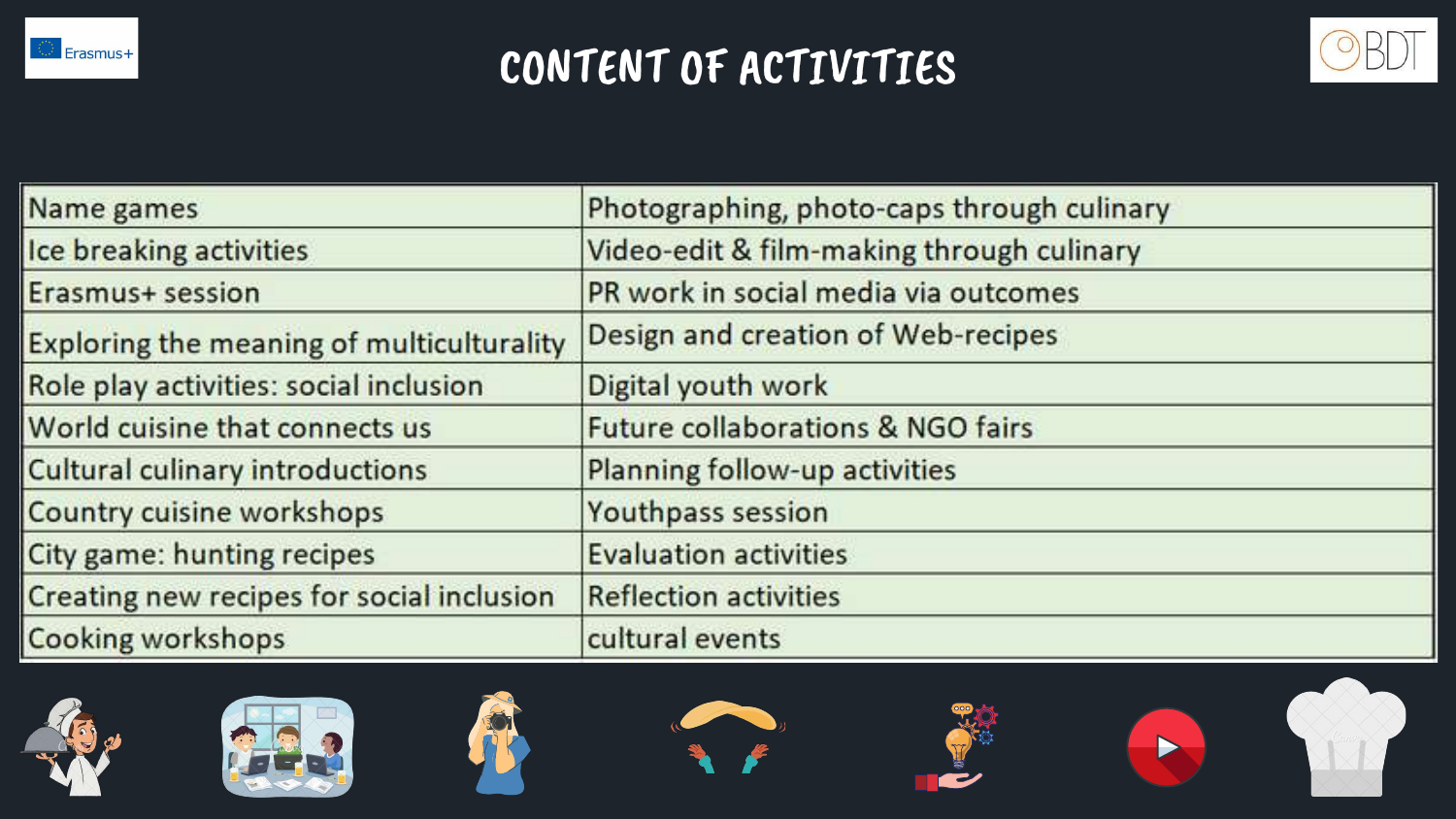

# To do list & Requirements

- to prepare amd present recipes from country cuisine cultures
- preparation of national cuisine workshop
- Preparation of the cultural night of your country (foods, drinks, games, dances) To bring own towels, slippers, personal hygiene items, warm clothes, raincoat filling the online participant form shared by coordinator and to join Facebook group
- 
- 
- vaccinated people can enter Netherlands but all the participants must have PCR test for enterance to venue
- participation to the Zoom meetings before and after the mobility
- to present project results and organize culinary workshop in home country after the mobility
- to bring 1 laptop per national group (preferably leaders)
- signing learning agreement with coordinator organisation

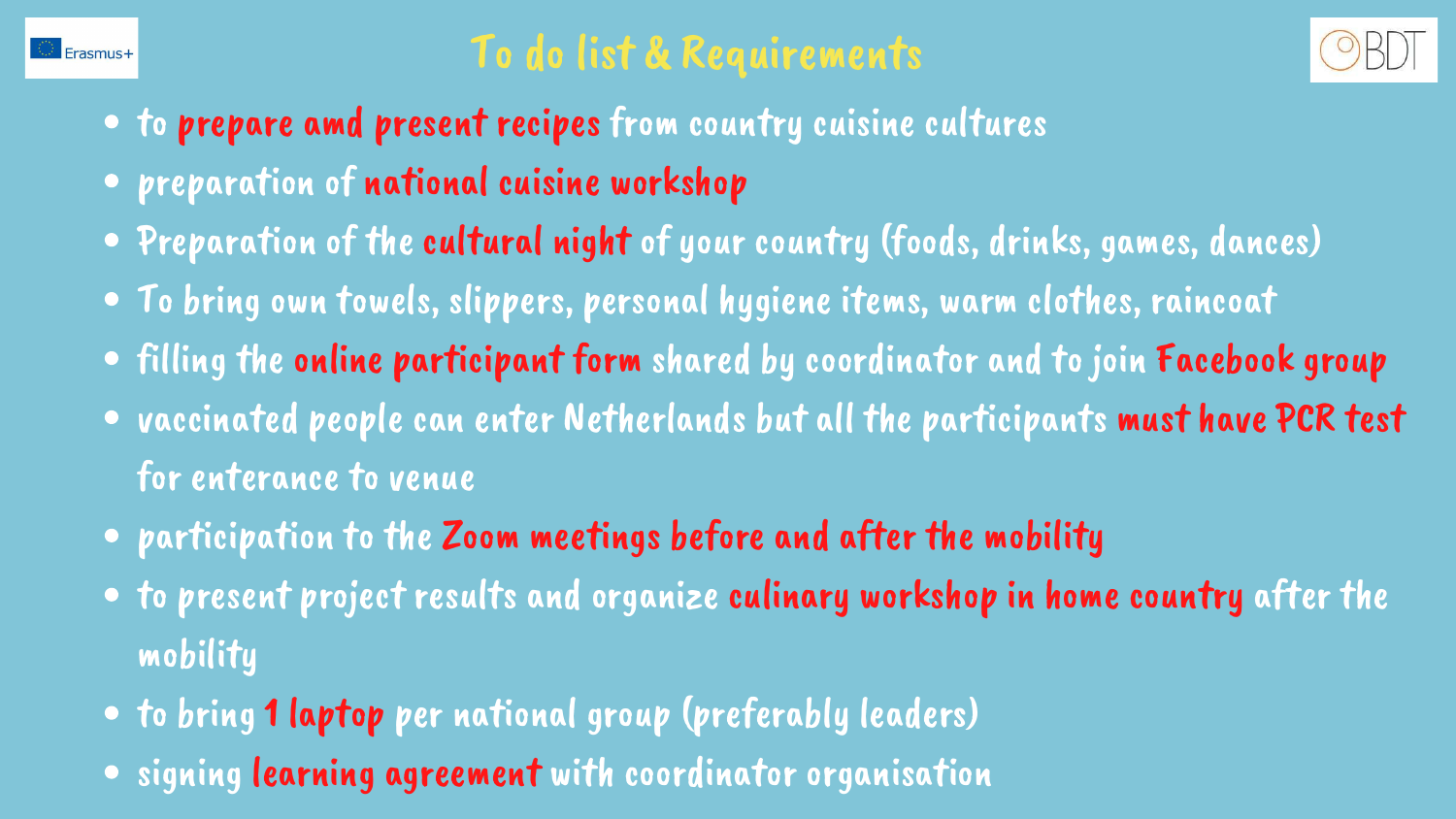The project will be held in W'TJEWEL MINICAMPING, the food and catering will be served at the camping area. It offers training room, kitchen, accommodation at shared rooms and a large garden and outdoor spaces with different social activity options. Strong alcohols above %15 and all kind of drug is prohibited in the venue and in Erasmus+ programme and cause for disqualification from the program. Sleeping rooms will be seperated as male and female in shared dormitories. There are enough numbers of showers in common use. PCR negative test is needed to enter venue.

### W'TJEWEL MINICAMPING https://www.wtjewel.nl/

Video: https://www.youtube.com/channel/UC0xKk \_OuYDpgozydvoXSS9Q

Location of venue: https://goo.gl/maps/tXz4BrkJ7Cp7otMR6 Stokkelen 43, 5521 ND Eersel, Holland









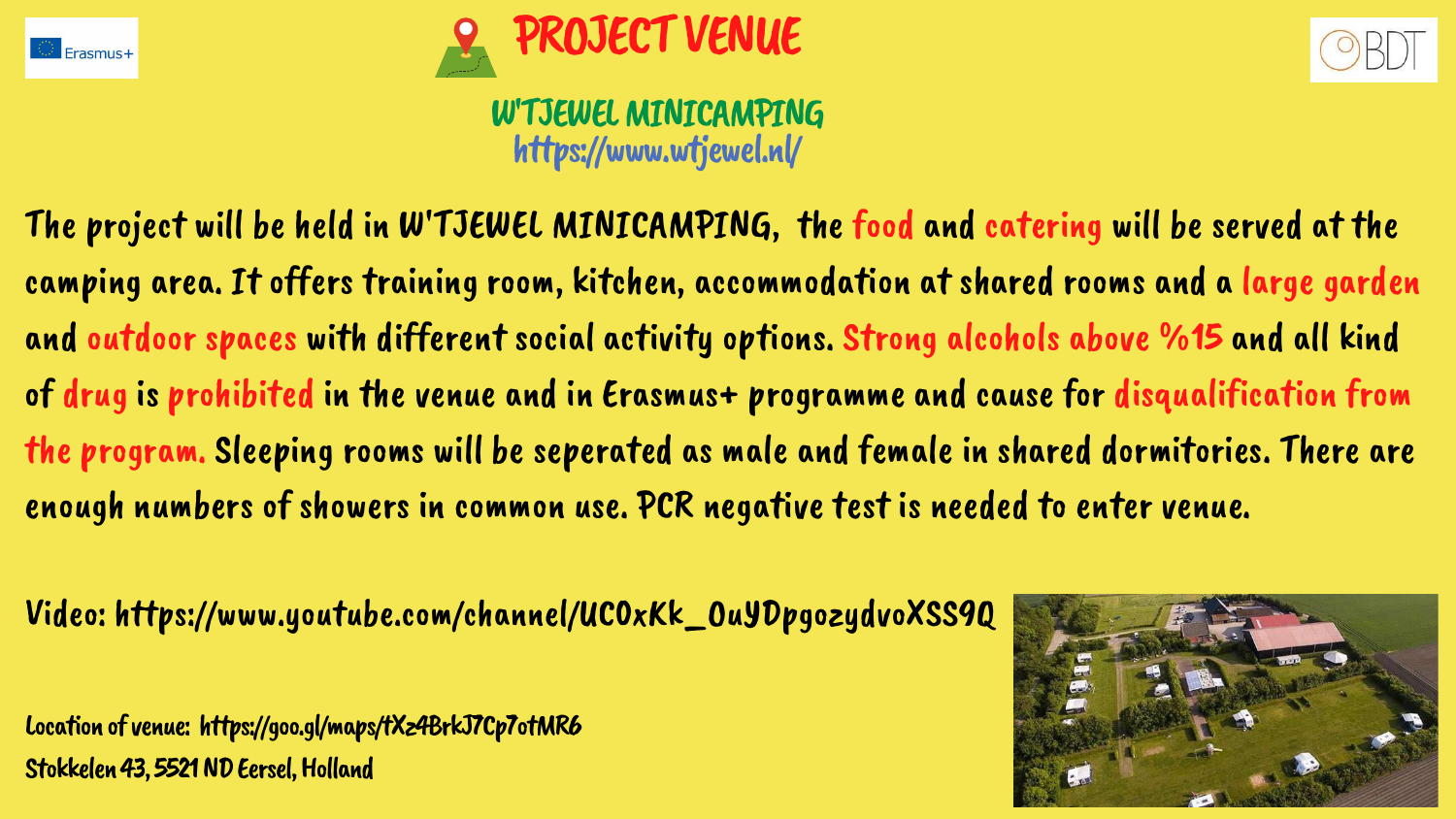

# **Travel Instrictions?**

The nearest airports are Amsterdam and Rotterdam,airports. However, airports in surrounding cities can also be used such as Dusseldorf Koln, Dortmund and Brussel if the price is advantaged, and those who arrives in this airports should arrive Eindhoven through bus or train (Flixbus etc).

For those who lands surrounding airports are expected to arrive in Eindhoven city center through train or bus as early as possible on 21st March 2022. In case if you arrive this airports, you should book your bus or train at least week before, the routes are pretty busy and can be fully-booked.

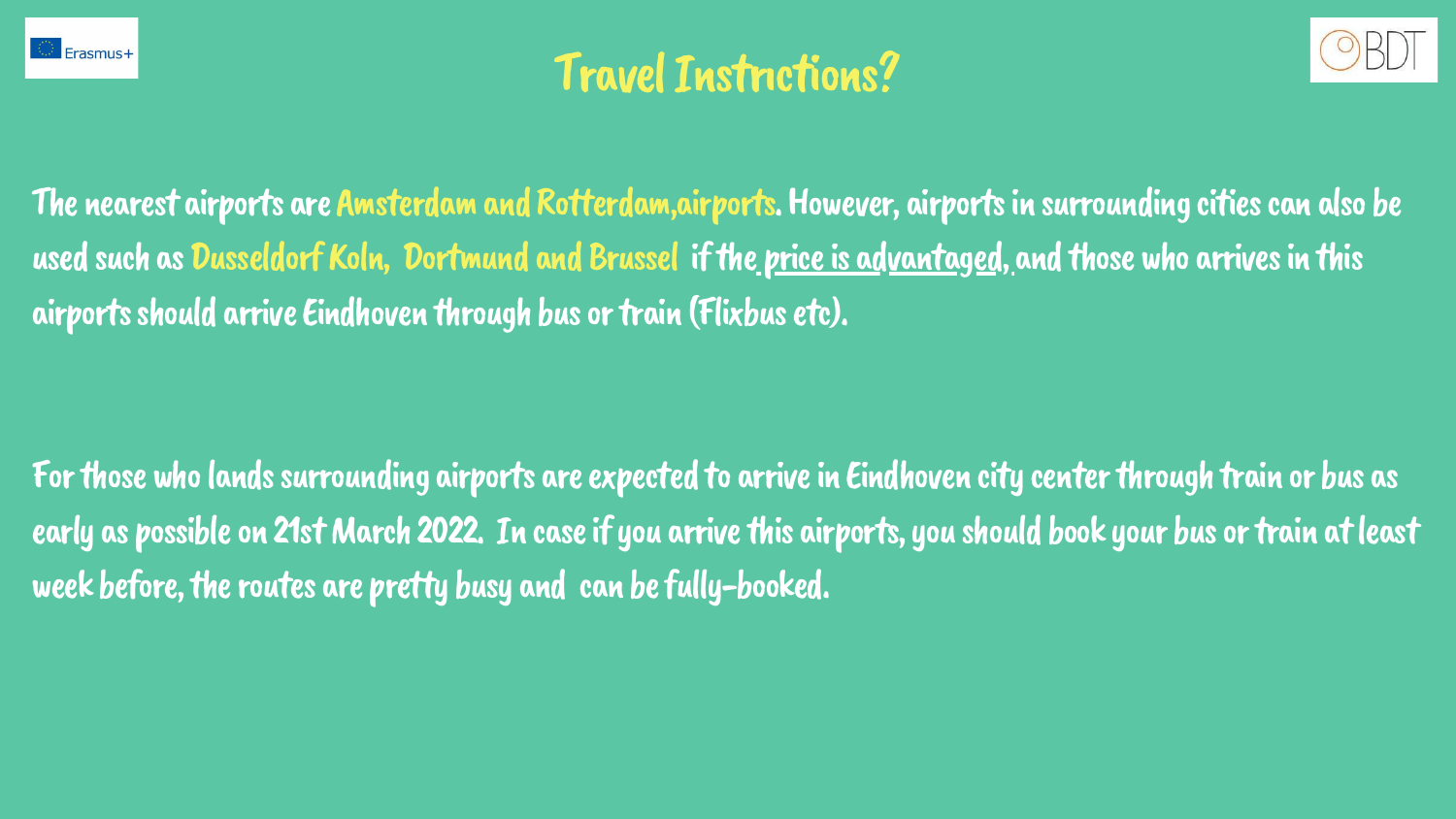

**Travel Instrictions?** 

After arriving in Eindhoven city center,

1) Go to the Eindhoven Centraal bus station and take the bus number 318 to the direction of Luyksgestel via Valkenswaard.You should getoff atthe''Bergeijk,Hof''station.

2) You can either go to the Eindhoven, Witte Dame and take the bus number 18 to the direction of "Bergeijk via Veldhoven MMC". You should get off at the "Bergeijk, Hof" station.

3) Eiter you can take the bus number 319 to the direction of Reusel via Veldhoven MMC and get off at "Eersel,Busstation Eersel"

Note: The participants should arrive in this stations as early as possible. They will be picked up with private car. It is needed to communicate with coordinators via Whatsapp.

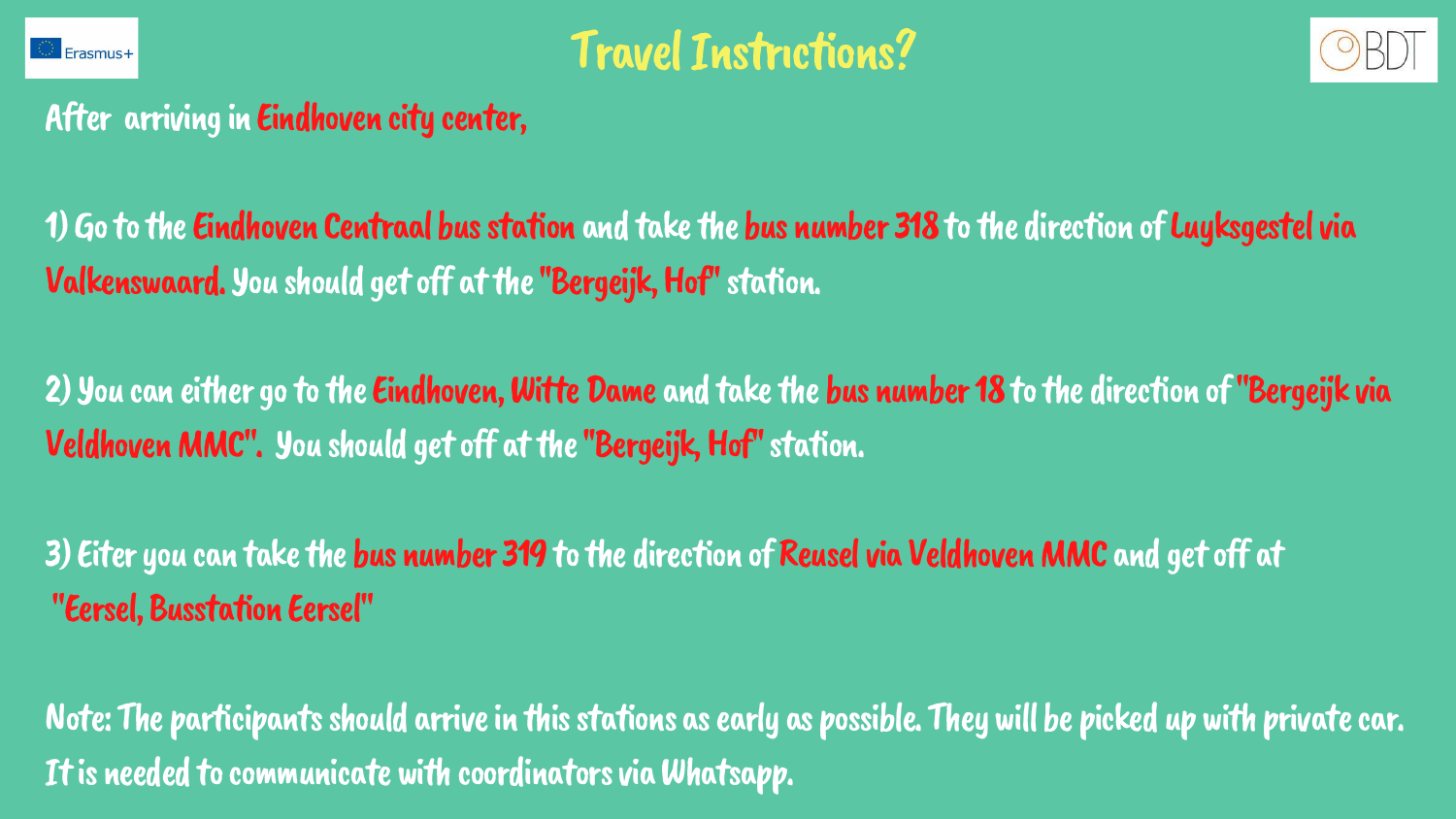

# FINANCIALASPECT

- During the mobility all expenses such as accommodation, catering, training etc will be free of charge, %100 covered by programme.Outsideofmobility dates participants areresponsiblefromtheirown expenses
- Real cost of travel will be reimbursed up to Erasmus+ rules for each participant
- TR up to 360€, IT up to 275€, LT up to 275€, HU up to 275€, SK up to 275€, FR up to 180€
- Participants who prefers GREEN TRANSPORTATION will have more travel budget and it is recommended by the Erasmus+ programe. (Green transport is available only for participants from France, Slovakia and Hungary)
- France up to 210€,Hungary and Slovakia up to 320€
- PCR test costs will be fully covered additionally.

Not: All digital and phsyical invoices, receipts, boarding passes, tickets related to travel and PCR test must be kept and sent or brought to the coordinators in order to be reimbursed.

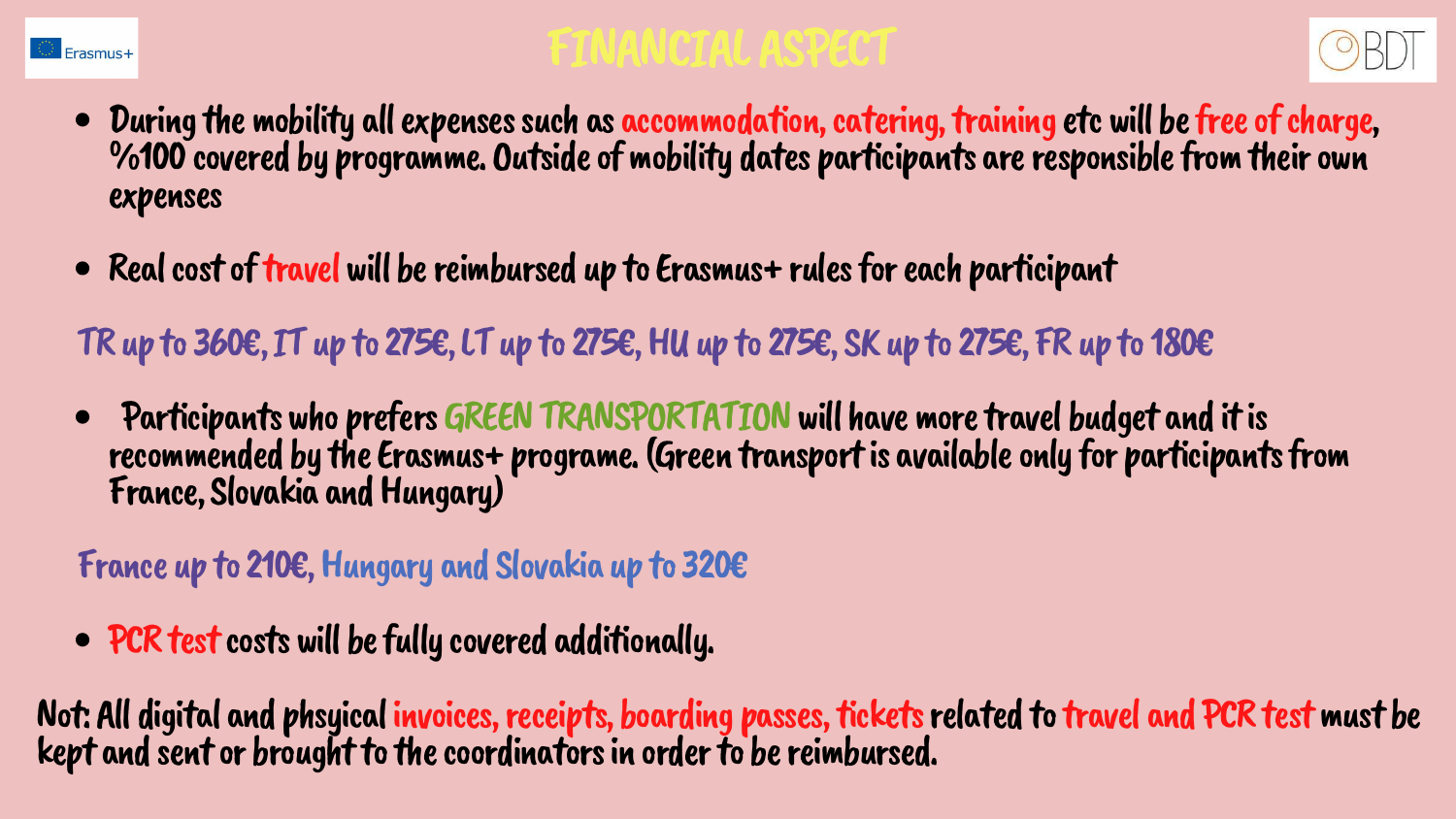

# GREENTRAVEL

GREEN TRANSPORTATION is the new way of travelling promoted by Erasmus+ in 2021. To green travel, the first thing you can do is to avoid domestic flights in the first place. Participants will be supported more if they use fast-trains, buses, shared cars.

Note: The participants who chose GREEN TRANSPORTATION have more travel budget to use. The participants from Slovakia, Hungary and France has this option and it is strongly recommended.

More info: https://esn.org/green-travel-perspective

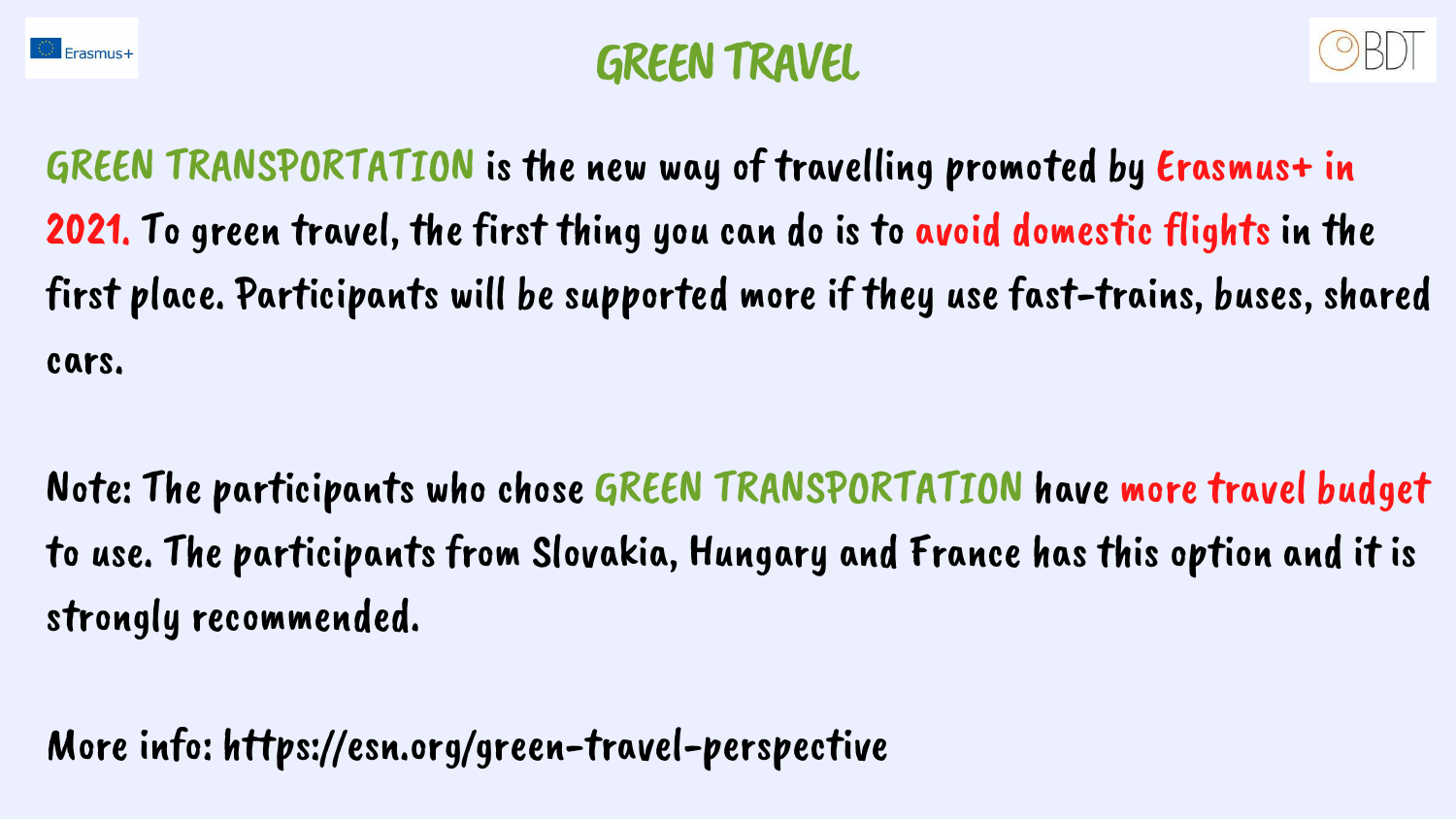# Emergency Numbers

112- THE EMERGENCY NUMBER FOR POLICE, FIRE, OR AMBULANCE

 $F<sub>rasmus+</sub>$ 

### EMBASSY NUMBERS

- TURKEY: +31 70 302 3100
- HUNGARY: +31 70 222 3939
- SLOVAKIA: +31 70 416 [7777](https://www.google.com/search?q=Embassy+of+Slovakia+in+netherlands&ei=mfTQYaqYM5GGxc8P_4iS-AU&ved=0ahUKEwjqyMHC6pH1AhURQ_EDHX-EBF8Q4dUDCA4&uact=5&oq=Embassy+of+Slovakia+in+netherlands&gs_lcp=Cgdnd3Mtd2l6EAMyCAgAEAgQBxAeOgcIABBHELADSgQIQRgASgQIRhgAUMMDWK0IYPYIaAFwAngAgAF_iAGnBpIBAzAuN5gBAKABAcgBCMABAQ&sclient=gws-wiz#)
- LITHUANIA: +31 70 385 [5418](https://www.google.com/search?q=Embassy+of+Lithuania+in+netherlands&ei=qvTQYYzXCsyVxc8PkeW4gAc&ved=0ahUKEwiM1KbK6pH1AhXMSvEDHZEyDnAQ4dUDCA4&uact=5&oq=Embassy+of+Lithuania+in+netherlands&gs_lcp=Cgdnd3Mtd2l6EAMyCAgAEAcQHhATOgcIABBHELADOgYIABAHEB46CAgAEAgQBxAeSgQIQRgASgQIRhgAUK4DWKwMYIMNaAFwAngAgAFyiAHeB5IBAzAuOZgBAKABAcgBBsABAQ&sclient=gws-wiz#)
	- FRANCE: +31 70 312 [5800](https://www.google.com/search?q=Embassy+of+france+in+netherlands&ei=uPTQYYm2I46Ixc8P26yWwAE&ved=0ahUKEwiJ8pXR6pH1AhUORPEDHVuWBRgQ4dUDCA4&uact=5&oq=Embassy+of+france+in+netherlands&gs_lcp=Cgdnd3Mtd2l6EAMyBggAEAcQHjIGCAAQBxAeMggIABAIEAcQHjIICAAQCBAHEB4yCAgAEAgQBxAeMggIABAIEAcQHjIICAAQCBAHEB46BwgAEEcQsANKBAhBGABKBAhGGABQwQFY3wVgnQZoAXACeACAAXyIAbAEkgEDMC41mAEAoAEByAEIwAEB&sclient=gws-wiz#)
	- ITALY: +31 70 302 [1030](https://www.google.com/search?q=Embassy+of+italy+in+netherlands&ei=xvTQYcffKqSVxc8P27eXyAU&ved=0ahUKEwjH2vPX6pH1AhWkSvEDHdvbBVkQ4dUDCA4&uact=5&oq=Embassy+of+italy+in+netherlands&gs_lcp=Cgdnd3Mtd2l6EAMyBAgAEBM6BwgAEEcQsAM6BggAEAcQHkoECEEYAEoECEYYAFChA1iLC2DcDWgBcAJ4AIABeYgBkgaSAQMwLjeYAQCgAQHIAQjAAQE&sclient=gws-wiz#)